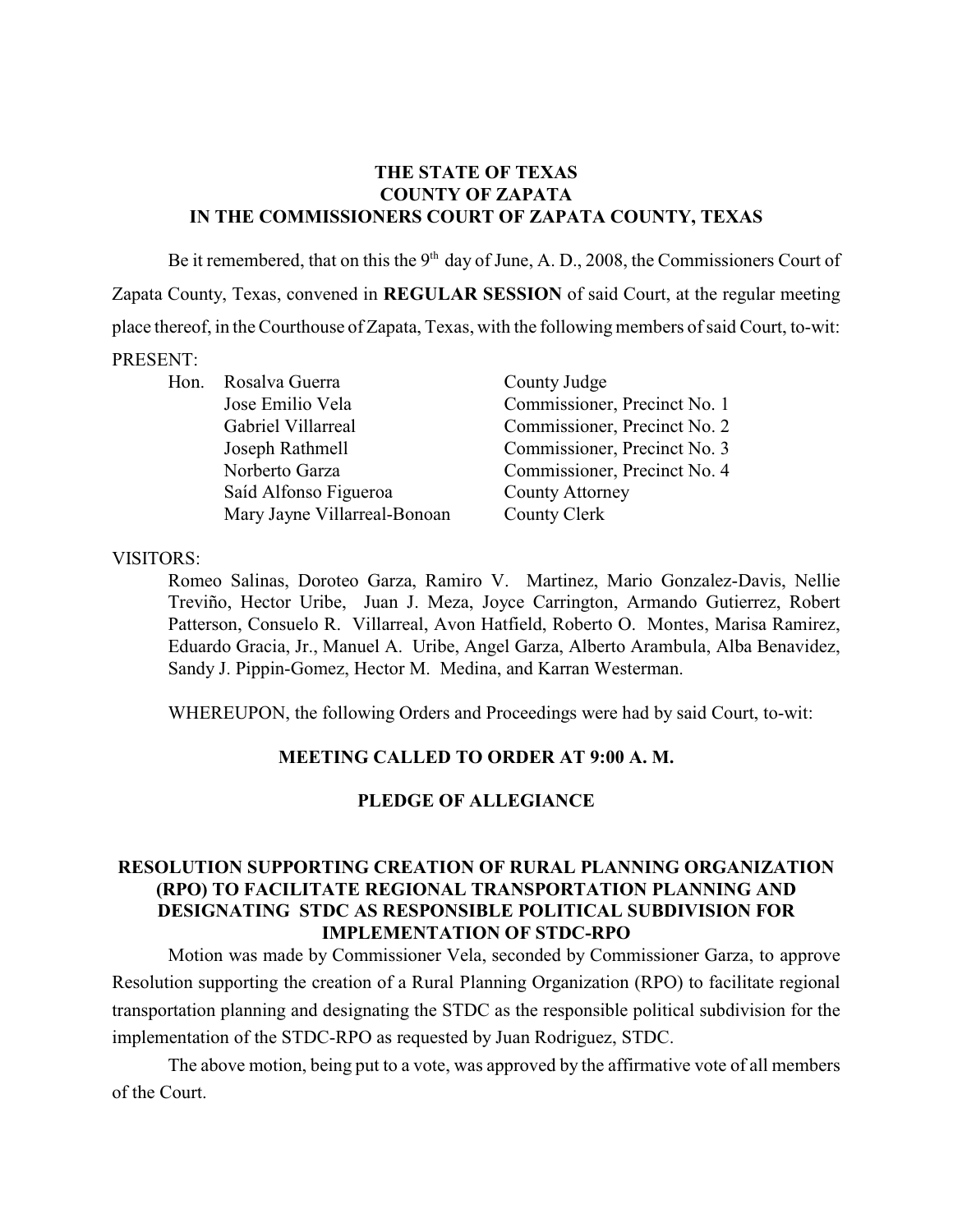# **PRESENTATION BY MR. ARMANDO GUTIERREZ AND MR. ROBERT PATTERSON FROM PETRO COUSTICS ON OILFIELD NOISE ABATEMENT EQUIPMENT**

Mr. Armando Gutierrez and Mr. Robert Patterson from Petro Coustics gave a presentation on oilfield noise abatement equipment. The noise level istested with a dosimeter. A blanket 30' high cuts sound from 140 decibels to 50 decibels. The equipment is at no cost to the County. Commissioners have received calls reporting the noise problem. The Nuisance Abatement Ordinance could be amended to state the number of decibels allowed. Chesapeake is very proactive in this matter.

# **REPORT FROM MR. ROBERTO MONTES, CHAIRMAN OF THE AD-HOC SESQUICENTENNIAL COMMITTEE**

Mr. Roberto Montes, Chairman of the Ad-Hoc Sesquicentennial Committee reported that the group has been meeting for the last three months on a weekly basis. The Sesquicentennial Celebration has been set for November 7 and 8, at Zapata; and November  $9<sup>th</sup>$  at Falcon, Lopeño and San Ygnacio. A Sesquicentennial Park and Trail will be dedicated. One hundred and fifty trees will be planted in honor of the 150 years along with pavers with family names. The Falcon Committee will beautify their park and have a dedication. San Ygnacio will receive a proclamation from the Governor and School District proclaiming these days as days of celebration. (A written report is attached for the record.)

## **ORDER TO TABLE REQUEST BY COUNTY JUDGE ROSALVA GUERRA TO APPROVE HORIZONTAL ALIGNMENT OPTION FOR U.S. 83 ZAPATA BRIDGE REPLACEMENT PROJECT AS PRESENTED BY TXDOT**

Motion was made by Commissioner Vela, seconded by Commissioner Rathmell, to **TABLE** request by County Judge Rosalva Guerra, to approve horizontal alignment option for the U.S. 83 Zapata Bridge Replacement Project as presented by TxDOT.

The above motion, being put to a vote, was approved by the affirmative vote of all members of the Court.

#### **ORDER AUTHORIZING HEALTH AND HUMAN SERVICES DIRECTOR LAURA GUERRA, TO HANDLE ADMINISTRATION OF AVAILABLE TRANSPORTATION SERVICES GRANT**

Motion was made byCommissioner Vela, seconded by Commissioner Villarreal, to approve and authorize Health and Human Services Director, Laura Guerra, to handle administration of available transportation services grant provided by Congressman Henry Cuellar in FY2005 as requested by Commissioner Jose Emilio Vela, Pct. 1.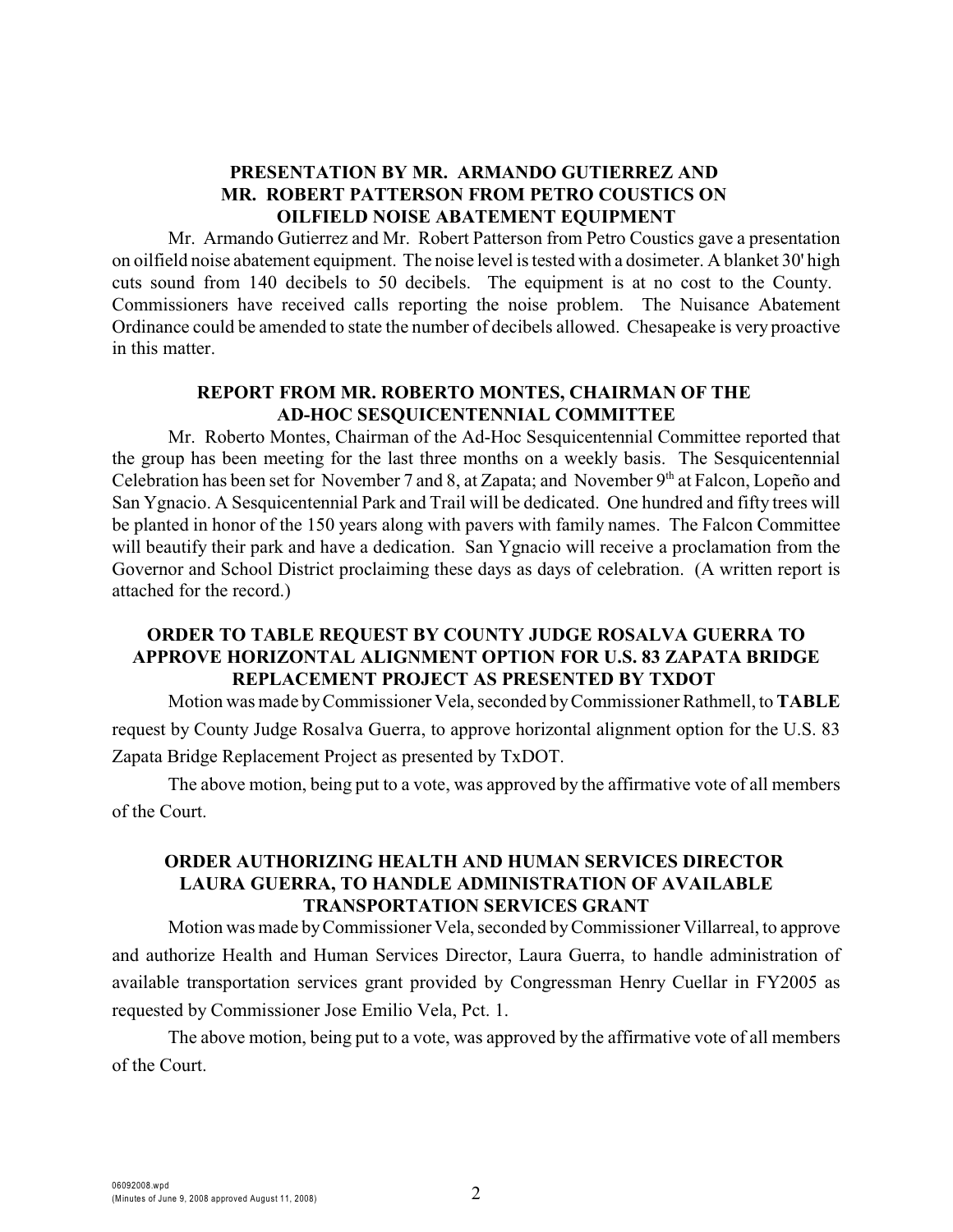# **RDER APPROVING REQUEST FROM FALCON RURAL WATER SUPPLY CORPORATION TO PROVIDE ASSISTANCE WITH APPROXIMATELY 6.2 MILES OF A WATER DISTRIBUTION PROJECT TO SERVE AREA LANDOWNERS**

Motion was made by Commissioner Vela, seconded by Commissioner Garza, to approve request from Falcon Rural Water Supply Corporation to provide assistance with approximately 6.2 miles of a water distribution project to serve the area landowners; Zapata County will provide equipment and manpower to dig trench as requested by Commissioner Jose Emilio Vela, Pct. 1.

The above motion, being put to a vote, was approved by the affirmative vote of all members of the Court.

#### **ORDER AWARDING CONSTRUCTION CONTRACT FOR MADISON AVENUE AND DENTON DRIVE SEWER IMPROVEMENTS TO TRIPLE O CONSTRUCTION**

Motion was made by Commissioner Garza, seconded by Commissioner Villarreal, to award construction contract for the Madison Avenue and Denton Drive Sewer Improvements to Triple O Construction, being the lowest bidder with a bid of \$61,100.00 as requested by Commissioner Joseph Rathmell, Pct. 3 and Manuel Gonzalez, Jr., P.E., S.I.T., Premier Civil Engineering.

The above motion, being put to a vote, was approved by the affirmative vote of all members of the Court.

### **ORDER APPROVING RESOLUTION PROHIBITING USE OF RESTRICTED AERIAL FIREWORKS**

Motion was made byCommissioner Vela, seconded byCommissioner Rathmell, approving resolution prohibiting the use of restricted aerial fireworks as requested by Fire Chief Juan Jose Meza.

The above motion, being put to a vote, was approved by the affirmative vote of all members of the Court.

## **ORDER APPROVING REVISION OF COUNTYWIDE BURN BAN AND TEMPORARILY LIFT BURN BAN**

Motion was made by Commissioner Garza, seconded by Commissioner Villarreal, to approve revision on the countywide burn ban and temporarily lift burn ban with option to enforce Emergency Burn Ban as requested by Commissioner Joseph Rathmell, Pct. 3

The above motion, being put to a vote, was approved by the affirmative vote of all members of the Court.

# **ORDER APPROVING TO ERECT MEMORIAL IN SAN IGNACIO PLAZA IN HONOR OF RESIDENT ALFREDO SALINAS, WHO WAS KILLED IN ACTION DURING WORLD WAR II IN 1945 ON THE ANNAPOLIS**

Motion was made by Commissioner Garza, seconded by Commissioner Vela, to approve to erect a memorial in the San Ygnacio Plaza in honor of resident Alfredo Salinas, who was killed in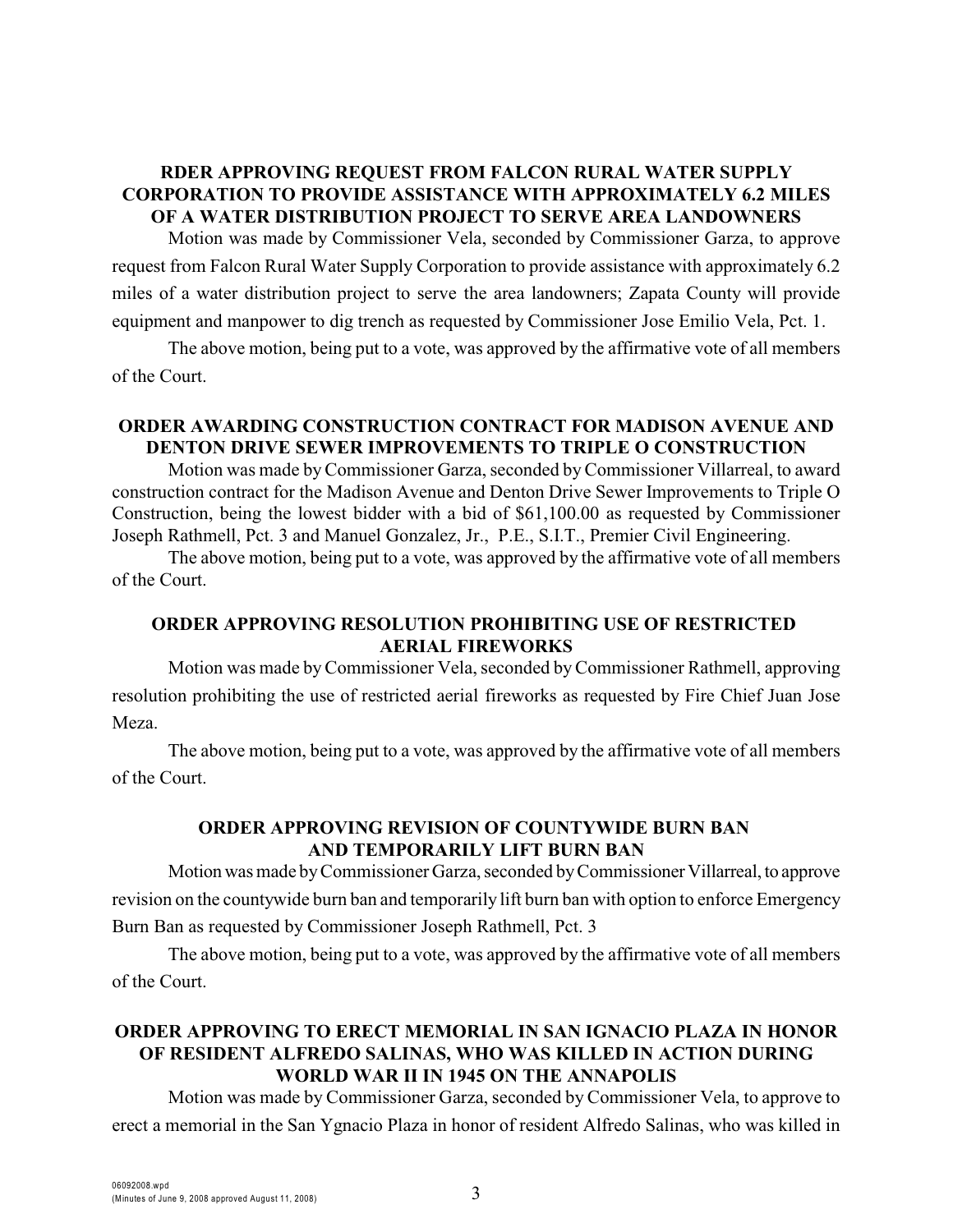action during World War II in 1945 on the Annapolis as requested by Veterans Service Officer, Manuel Uribe.

The above motion, being put to a vote, was approved by the affirmative vote of all members of the Court.

#### **ORDER APPROVING INSTALLATION OF PIPELINE ROAD CROSSING AT ALEJANDREÑAS ROAD**

Motion was made by Commissioner Rathmell, seconded by Commissioner Garza, to approve installation of a pipeline road crossing at Alejandreñas Road as requested by Richard Maxwell, Senior Agent, Conoco Phillips.

The above motion, being put to a vote, was approved by the affirmative vote of all members of the Court.

# **ORDER APPROVING NONPARTICIPATING ROYALTY INTEREST OWNED BY ZAPATA COUNTY, TEXAS IN 4747.9 ACRES OF LAND OUT OF LAS COMITAS AND VILLA GRANT IN ZAPATA COUNTY, TEXAS WHICH IS LEASED BY LAREDO ENERGY, IV AND SHOULD RATIFY ITS INTEREST TO CURRENT OIL AND GAS LEASE**

Motion was made by Commissioner Rathmell, seconded by Commissioner Villarreal, to approve that Zapata County, Texas owns a Nonparticipating Royalty Interest in 4747.9 acres of land out of the Las Comitas and Villa Grant in Zapata County, Texas which is leased by Laredo Energy, IV and should ratify its interest to the current oil and gas lease as requested by Abstract & Title Resources, Inc. Landman, Rowdy Zett.

The above motion, being put to a vote, was approved by the affirmative vote of all members of the Court.

# **ORDER APPROVING OF MINUTES FOR MEETING OF FEBRUARY 14, 2008 AND FEBRUARY 21, 2008**

Motion was made byCommissioner Vela, seconded byCommissioner Villarreal, to approve the Minutes of **February 14, 2008** and **February 21, 2008** as presented by Mary Jayne Villarreal-Bonoan, County Clerk.

The above motion, being put to a vote, was approved by the affirmative vote of all members of the Court.

## **ORDER APPROVING TREASURER'S FINANCIAL REPORT**

Motion was made by Commissioner Rathmell, seconded by Commissioner Vela, to approve the Treasurer's Financial Report as presented by County Treasurer Romeo Salinas.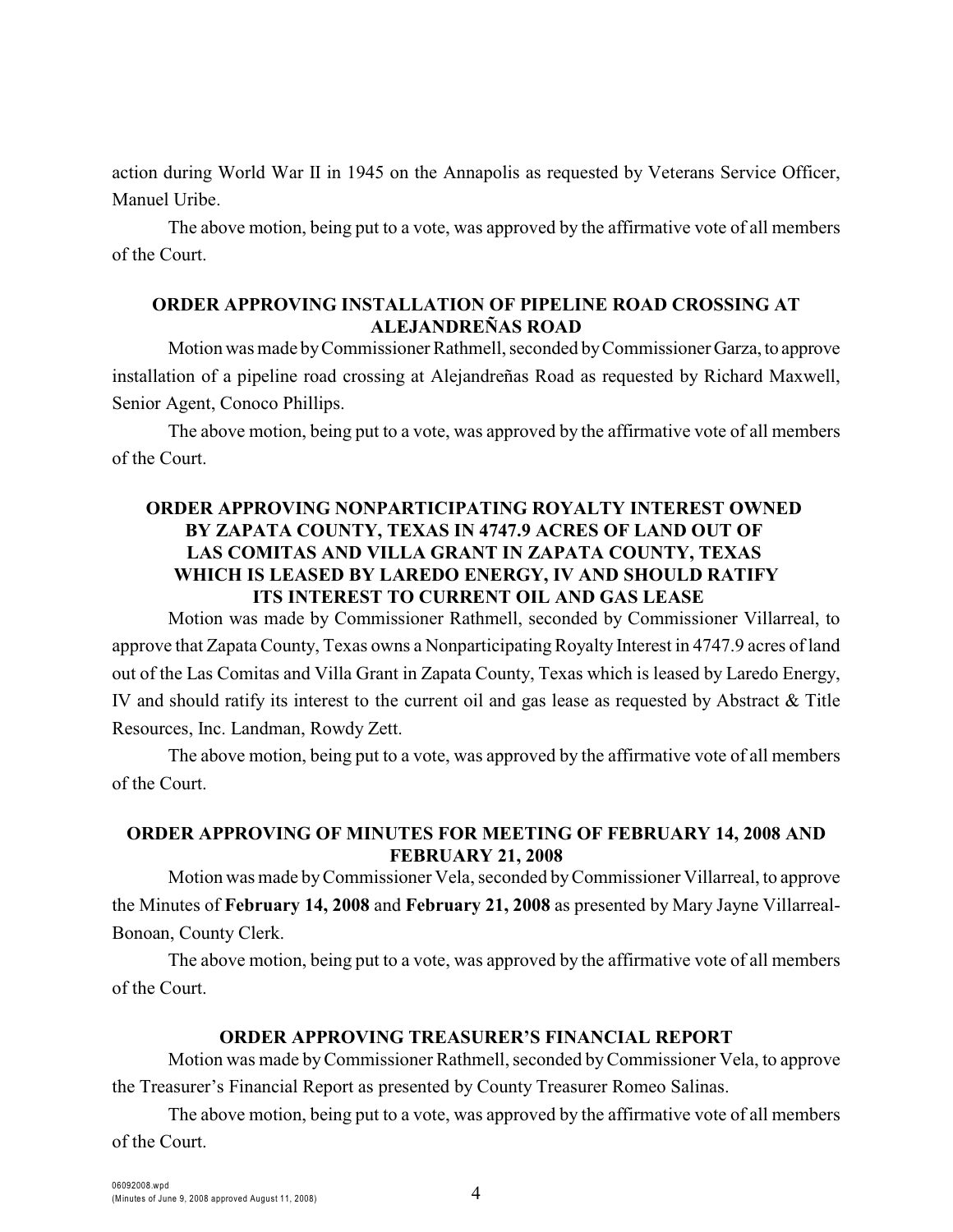# **DEPARTMENTAL REPORT BY MARY JAYNE VILLARREAL-BONOAN, ZAPATA COUNTY CLERK**

Mary Jayne Villarreal-Bonoan, County Clerk, reported that, for the month in May 2008, the Zapata County Clerk's Office collected \$1,255.00 in fines and \$875.00 in court costs for a total of \$2,140.00.

#### **DEPARTMENTAL REPORT BY JUAN J. MEZA, FIRE CHIEF**

Juan J. Meza, Fire Chief reported that from October 1, 2008 to the present the Fire Department has collected \$200,238.65. On average they collect \$35,000 to \$36,000 per month.

#### **DEPARTMENTAL REPORT BY SIGIFREDO GONZALEZ, JR., ZAPATA COUNTY SHERIFF**

Sheriff Sigifredo Gonzalez, submitted a written report of fees collected October 2007 to May 2008. The report stated that he had collected Civil Process fees in the amount of \$2,975; Medical Visits in the amount of \$201.00; Medication reimbursement in the amount of \$2,186.25; and Fair Defense Act Bond fees in the amount of \$5,400.00.

## **ORDER APPROVING SOLID WASTE COLLECTION CONTRACT BETWEEN COUNTY OF ZAPATA AND PATRICIO HERNANDEZ, DBA AS GRANDE GARBAGE COMPANY**

Motion was made by Commissioner Rathmell, seconded by Commissioner Vela, to approve the solid waste collection contract between the County of Zapata and Patricio Hernandez, DBA as Grande Garbage Company, effective June 1, 2008 with a fuel adjustment clause as requested by Attorney-at-Law Hector Uribe.

The above motion, being put to a vote, was approved by the affirmative vote of all members of the Court.

## **ORDER APPROVING CONTRACT WITH LAW FIRM OF BAKER & BOTTS TO REPRESENT COUNTY OF ZAPATA IN MATTERS RELATING TO COUNTY OF ZAPATA'S APPLICATION FOR PERMIT FROM TCEQ TO EXPAND SAN IGNACIO LANDFILL**

Motion was made by Commissioner Vela, seconded by Commissioner Garza, to approve the contract with the law firm of Baker & Botts to represent the County of Zapata in matters relating to the County of Zapata's application for a permit from TCEQ to expand the San Ygnacio Landfill as requested by Attorney-at-Law Hector Uribe.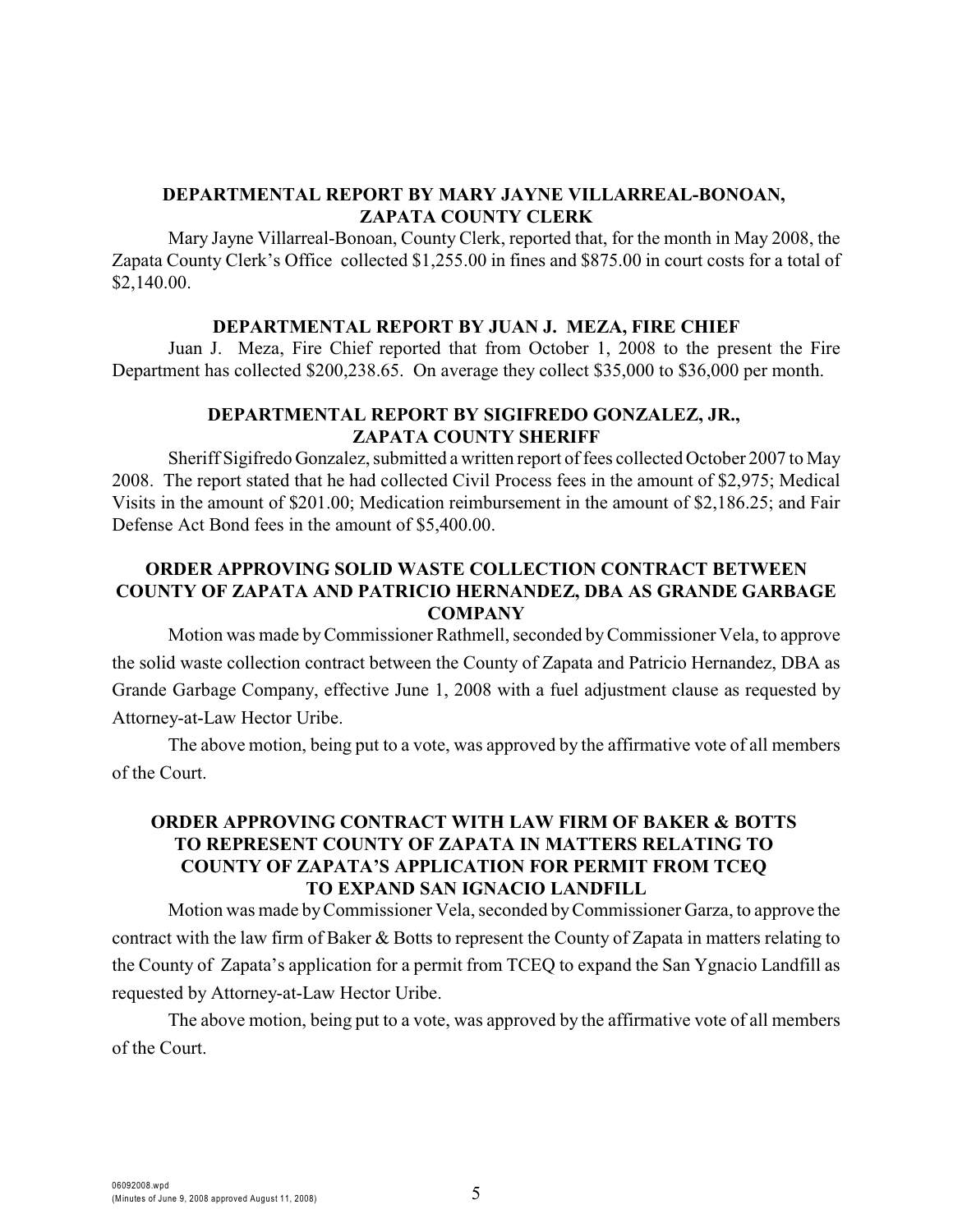# **ORDER TO TABLE REQUEST BY ENVIRONMENTAL HEALTH INSPECTOR, JUAN ALVARO GARZA, TO APPROVE \$20,000 FOR THE SAN IGNACIO LAND FILL**

Motion was made by Commissioner Vela, seconded by Commissioner Villarreal, to **TABLE** request by Environmental Health Inspector, Juan Alvaro Garza, to approve \$20,000 for the San Ygnacio Landfill Acct. # 10-595-330 to meet (diesel) fuel demand.

The above motion, being put to a vote, was approved by the affirmative vote of all members of the Court.

# **ORDER AMENDING BUDGET FUEL LINE FOR ALL DEPARTMENTS AS PER ESTIMATE PREPARED BY TREASURER'S OFFICE FOR NEXT MONTH OF FY 07-08**

Motion was made by Commissioner Garza, seconded by Commissioner Vela, to amend budget fuel line items for all departments as per estimate prepared by the Treasurer's Office in the amount of \$100,820, for the next month of FY 07-08 as requested by County Treasurer Romeo Salinas.

The above motion, being put to a vote, was approved by the affirmative vote of all members of the Court.

# **ORDER AUTHORIZING COUNTY ATTORNEY TO NEGOTIATE WITH ARMANDO MARTINEZ TO INCLUDE ZAPATA COUNTY RETIREES TO PARTICIPATE IN LIFE INSURANCE PLAN AT NO COST TO ZAPATA COUNTY**

Motion was made by Commissioner Garza, seconded by Commissioner Rathmell, to authorize Zapata County Attorney to negotiate with Armando Martinez to include Zapata County retirees to participate in the life insurance plan at no cost to Zapata County as requested by Angel Garza.

The above motion, being put to a vote, was approved by the affirmative vote of all members of the Court.

## **ORDER APPROVING REQUEST BY ANGEL GARZA TO ASK TXDOT TO PLACE SIGNS ON ARROYO ZOPILOTE ON U.S. HWY 83 - 12 MILES NORTH OF ZAPATA**

Motion was made by Commissioner Garza, seconded by Commissioner Vela, to approve the request by Angel Garza, to ask TxDOT to place signs on Arroyo Zopilote on U.S. Hwy 83- 12 miles North of Zapata.

The above motion, being put to a vote, was approved by the affirmative vote of all members of the Court.

# **NO ACTION ON REQUEST BY ANGEL GARZA TO ASK CONGRESSMAN HENRY CUELLAR TO INFLUENCE 2010 CENSUS ADMINISTRATORS TO HIRE ZAPATA COUNTY RESIDENTS TO DO CENSUS IN ZAPATA COUNTY**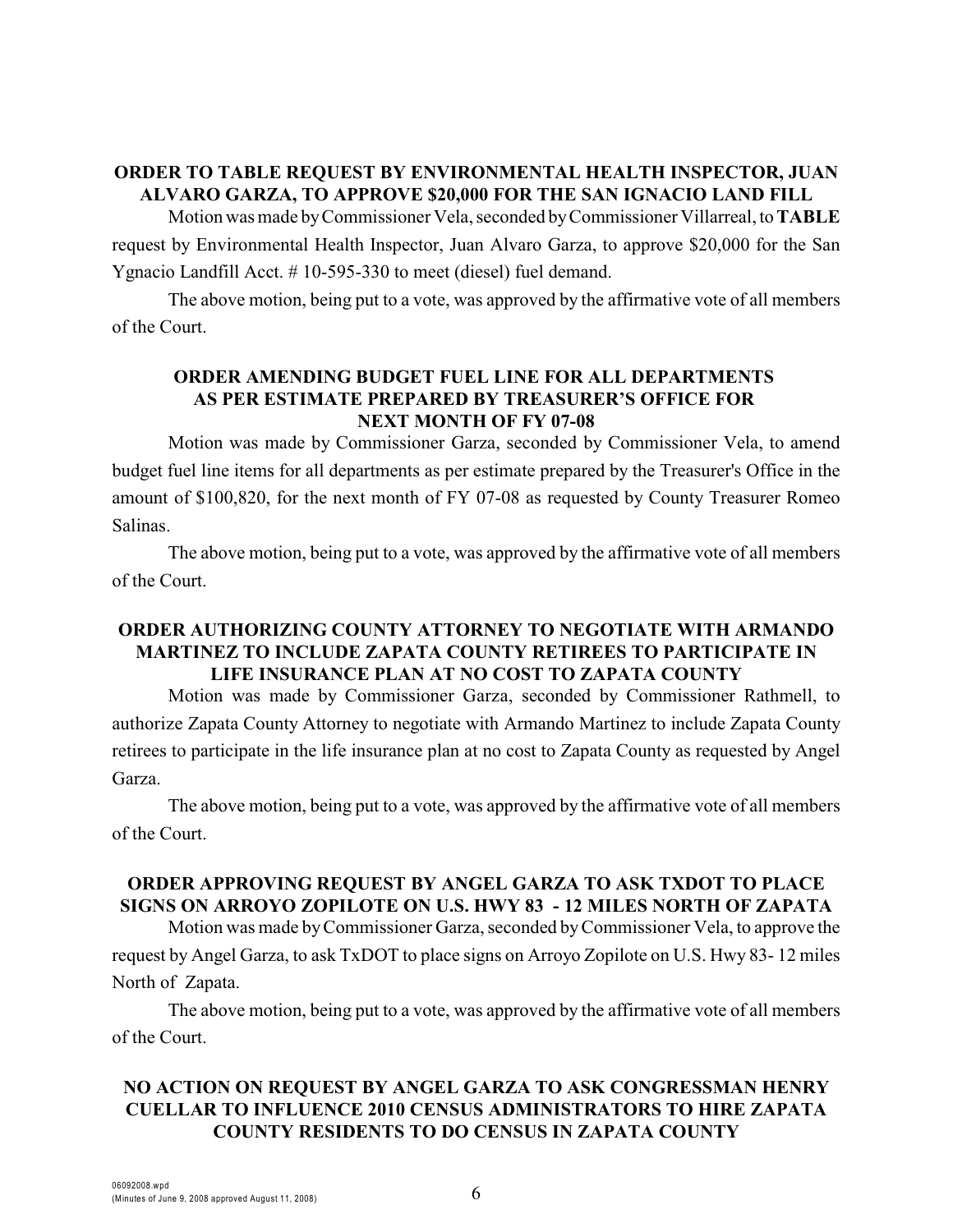# **NO ACTION ON REQUEST BY ANGEL GARZA TO ASK ZAPATA COUNTY COMMISSIONERS' COURT TO WORK ON ORDINANCE REMOVING ABANDONED VEHICLES ON ZAPATA COUNTY STREETS AND ROADS**

## **ORDER TO TABLE REQUEST BY ANGEL GARZA TO CLARIFY STREET MEASUREMENTS AND ZAPATA COUNTY WATER WORKS WATER LINES ON WATER STREET AND MOCKINGBIRD STREET IN FALCON MESA SUBDIVISION**

Motion was made by Commissioner Vela, seconded by Commissioner Villarreal, to **TABLE** request by Angel Garza, to clarify street measurements and Zapata County Water Works water lines on Water Street and Mockingbird Street in Falcon Mesa Subdivision.

The above motion, being put to a vote, was approved by the affirmative vote of all members of the Court.

#### **ORDER TO TABLE REQUEST BY ANGEL GARZA TO CONSIDER PAYING MILEAGE TO JURORS WHO LIVE FURTHER THAN 10 MILES FROM 49TH DISTRICT COURT**

Motion was made by Commissioner Vela, seconded by Commissioner Villarreal, to TABLE request by Angel Garza, to consider paying mileage to jurors who live further than 10 miles from 49th District Court.

The above motion, being put to a vote, was approved by the affirmative vote of all members of the Court.

#### **ORDER APPROVING AMOUNTS FOR CELLULAR PHONE USAGE AS FRINGE BENEFIT FOR ELECTED OFFICIALS, APPOINTED OFFICIALS, AND SUPERVISORS**

Motion was made by Commissioner Vela, seconded by Commissioner Garza, to approve the amount of \$100 for Elected Officials, Appointed Officials, and Supervisors and \$50 for regular employees for cellular phone usage as a fringe benefit as requested by County Treasurer Romeo Salinas. The usage of cellular phones by regular employees will be as recommended by Elected Officials, Appointed Officials, and Supervisors.

The above motion, being put to a vote, was approved by the affirmative vote of all members of the Court.

## **ORDER TO RECESS FOR LUNCH 12:10 - 1:30**

Motion was made by Commissioner Vela, seconded by Commissioner Garza, to recess for lunch from 12:10 p.m. to 1:30 p.m.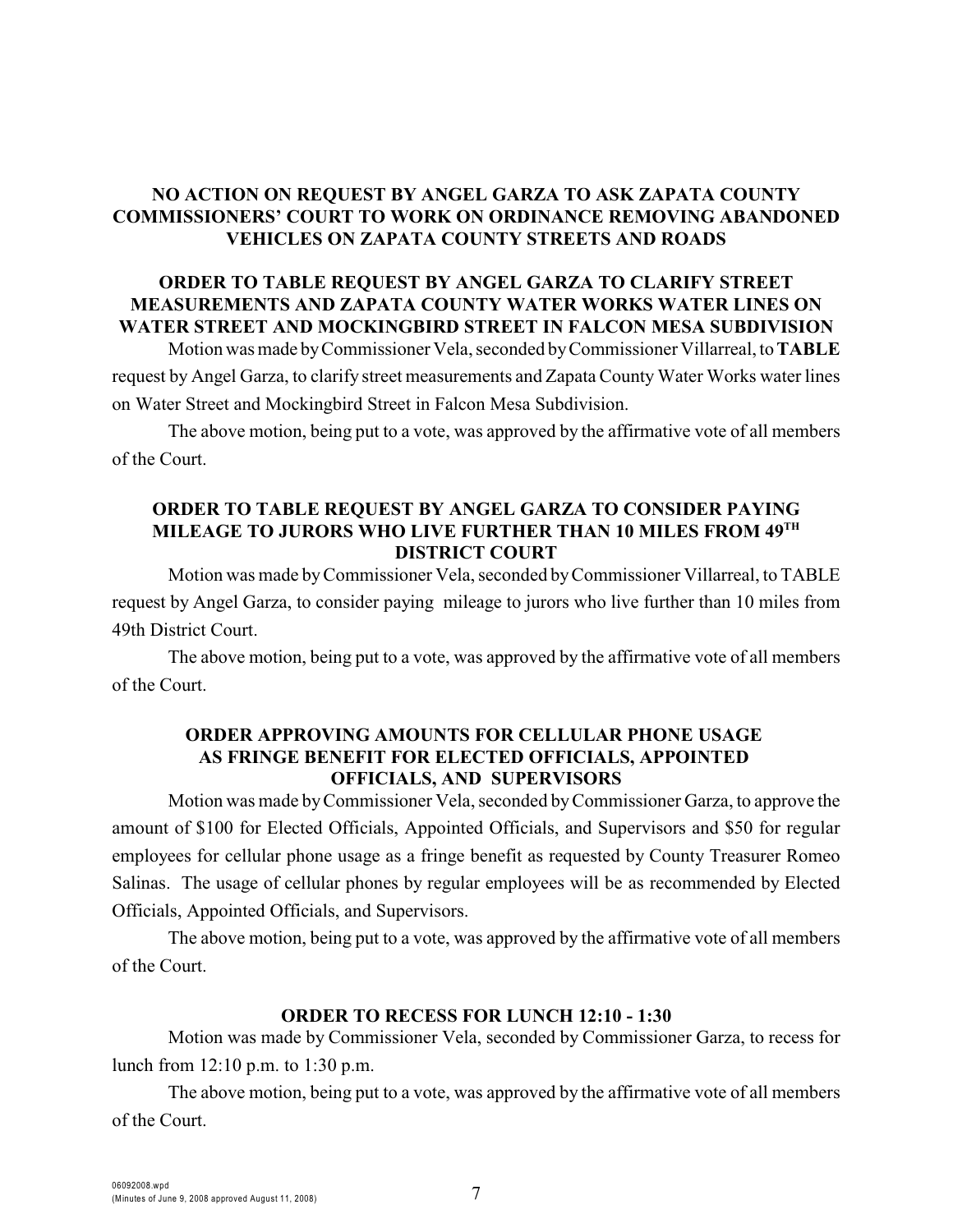#### **RECONVENED AT 1:30 P.M.**

### **ORDER APPROVING RESOLUTION TO PARTICIPATE IN DEVELOPING SCOPE OF WORK THAT CAN BE USED TO DEVELOP JUSTICE SYSTEM SOFTWARE BY COUNTY INFORMATION RESOURCES AGENCY (CIRA)**

Motion was made byCommissioner Vela, seconded by Commissioner Villarreal, to approve Resolution to participate in developing a scope of work that can be used to develop justice system software by the County Information Resources Agency (CIRA) as recommended by Texas Association of Counties as requested by County Judge Rosalva Guerra.

The above motion, being put to a vote, was approved by the affirmative vote of all members of the Court.

## **NO ACTION ON REQUEST BY COUNTY JUDGE ROSALVA GUERRA TO APPROVE MONIES TO SUPPORT DEVELOPMENT OF SCOPE OF WORK OF CIRA**

### **ORDER TO TABLE REQUEST BY COUNTY JUDGE ROSALVA GUERRA TO ADOPT REVISED ZAPATA COUNTY POLICY MANUAL**

Motion was made by Commissioner Villarreal, seconded by Commissioner Vela, to **TABLE** request by County Judge Rosalva Guerra to adopt revised Zapata County Policy Manual.

The above motion, being put to a vote, was approved by the affirmative vote of all members of the Court.

## **ORDER APPROVING PURCHASE OF LOTS 16 THRU 43, BLOCK 200 LAKEVIEW SUBDIVISION AKA MEDINA ADDITION**

Motion was made by Commissioner Garza, seconded by Commissioner Rathmell, to purchase lots 6 through 43, Block 200 Lakeview Subdivision aka Manuel Medina Addition at the appraised value of \$102,000, subject to legal posting requirements being met; to be paid out of land acquisition line item, as requested by County Judge Rosalva Guerra.

The above motion, being put to a vote, was approved by the affirmative vote of all members of the Court.

#### **ORDER APPROVING INSTALLATION OF ONE ELECTRIC METER AND ONE WATER METER FOR FALCON COMMUNITY PARK**

Motion was made by Commissioner Garza, seconded by Commissioner Rathmell, to approve installation of one (1) electric meter and one (1) water meter for the Falcon Community Park, to be paid from parks line item in Precinct 1, as requested by Commissioner Jose Emilio Vela, Pct. 1.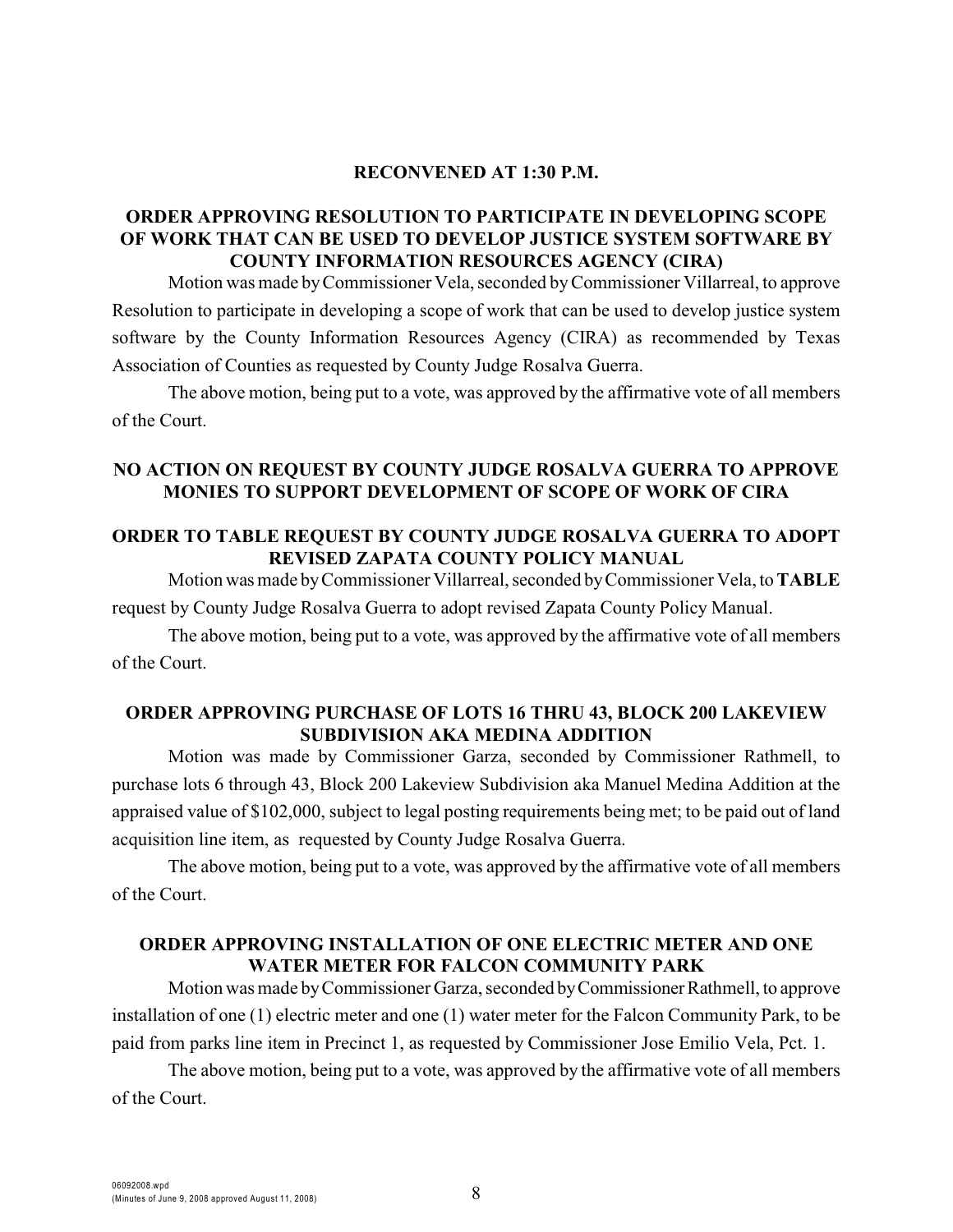# **ORDER APPROVING INITIATION OF PROCUREMENT PROCESS TO SELECT 2009-2010 PROJECT UNDER THE CDBG PROGRAM**

Motion was made by Commissioner Vela, seconded by Commissioner Garza, to approve initiation process to select the 2009-2010 project under the CDBG Program as requested by Commissioner Jose Emilio Vela, Pct. 1.

The above motion, being put to a vote, was approved by the affirmative vote of all members of the Court.

## **ORDER APPROVING TRANSFER OF \$9,500.00 FROM 10-695-676 TO 10-660-393**

Motion was made by Commissioner Vela, seconded byCommissioner Villarreal, to approve transfer of \$9,500.00 from 10-695-676 to 10-660-393 as requested by Commissioner Gabriel Villarreal, Pct. 2.

The above motion, being put to a vote, was approved by the affirmative vote of all members of the Court.

## **ORDER APPROVING INSTALLATION OF SECURITY LIGHT AT 1115 LAREDO STREET IN MEDINA ADDITION**

Motion was made by Commissioner Garza, seconded by Commissioner Villarreal, to approve installation of security light at 1115 Laredo Street in Medina Addition, Zapata, Texas as requested by Commissioner Gabriel Villarreal, Pct. 2

The above motion, being put to a vote, was approved by the affirmative vote of all members of the Court.

## **ORDER APPROVING INSTALLATION OF ONE STREET LIGHT ON 224 CERRITO DRIVE IN FALCON LAKE ESTATES WEST AND ONE STREET LIGHT ON BERTHA DRIVE, LINDA VISTA SUBDIVISION**

Motion was made by Commissioner Vela, seconded by Commissioner Garza, to approve installation of one street light on 224 Cerrito Drive in Falcon Lake Estates West and one street light on Bertha Drive in Linda Vista Subdivision as requested by Commissioner Joseph Rathmell, Pct. 3.

The above motion, being put to a vote, was approved by the affirmative vote of all members of the Court.

## **ORDER APPROVING TO HIRE ONE TEMPORARY EMPLOYEE FOR MAINTENANCE DEPARTMENT**

Motion was made by Commissioner Garza, seconded by Commissioner Villarreal, to hire one temporary employee, Derly Thatcher, for the Maintenance Department as requested by Commissioner Joseph Rathmell, Pct. 3.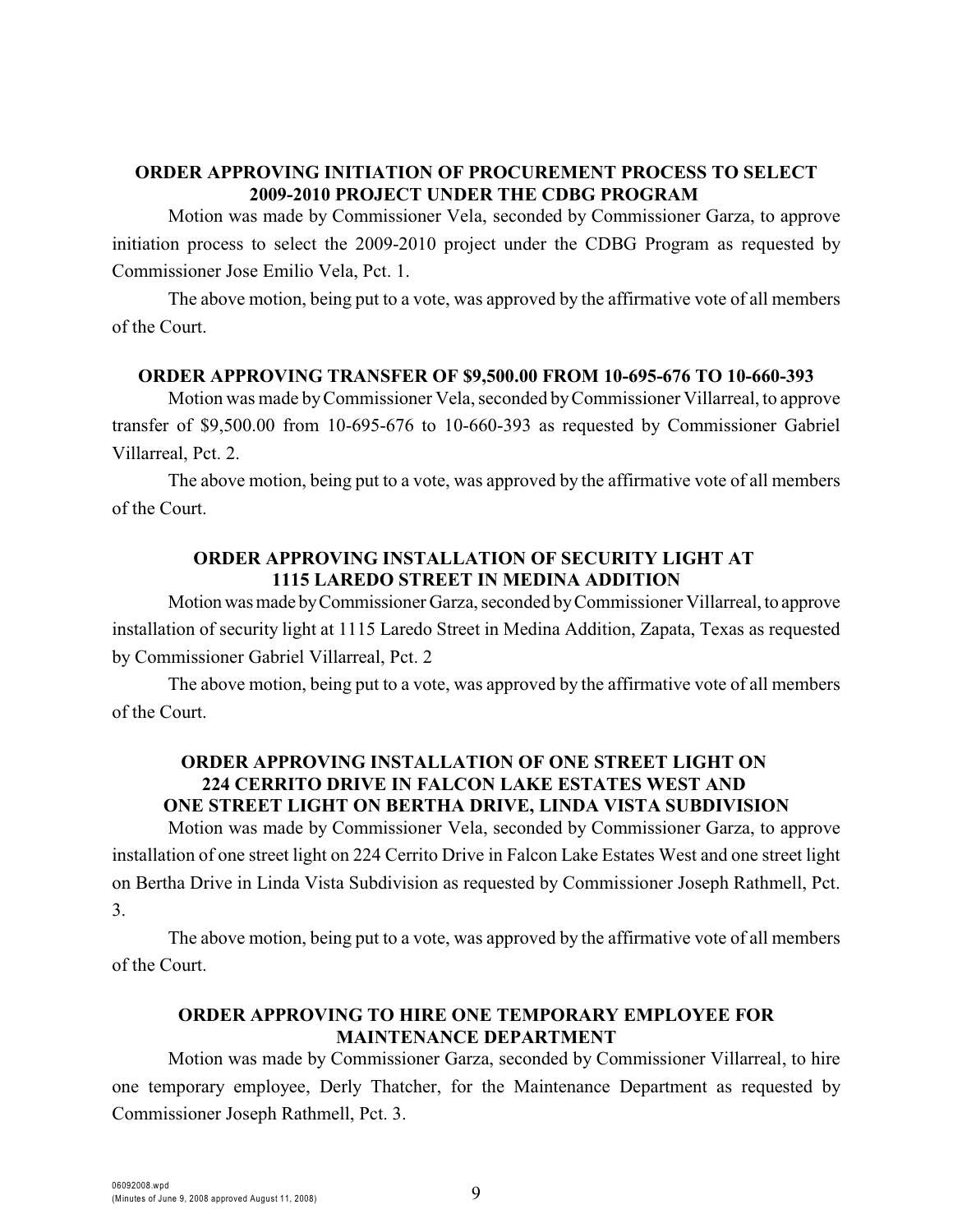The above motion, being put to a vote, was approved by the affirmative vote of all members of the Court.

#### **ORDER APPROVING HIRING OF PREMIER ENGINEER TO SURVEY AND DETERMINE EXTENT OF COUNTY OWNERSHIP ON HAYNES POINT ROAD**

Motion was made by Commissioner Rathmell, seconded by Commissioner Villarreal, to approve hiring of Premier Engineer to survey and determine the extent of County ownership on Haynes Point road, to be paid from Road and Bridge line item, Precinct 3, as requested by Commissioner Joseph Rathmell, Pct. 3

The above motion, being put to a vote, was approved by the affirmative vote of Commissioner Rathmell, Villarreal, and Vela. Commissioner Garza Abstained. Motion carried.

#### **ORDER APPROVING INSTALLATION OF SPEED HUMP AT 612 LAREDO STREET**

Motion was made by Commissioner Villarreal, seconded byCommissioner Vela, to approve installation of a speed hump at 612 Laredo Street between 7th and Laredo Street in Medina Addition as requested by Commissioner Norberto Garza, Pct. 4.

The above motion, being put to a vote, was approved by the affirmative vote of all members of the Court.

#### **ORDER APPROVING INSTALLATION OF STREET LIGHT ON 1713 RAMIREÑO STREET**

Motion was made by Commissioner Rathmell, seconded by Commissioner Villarreal, to approve installation of street light on 1713 Ramireño Street between 16th Street and Ramireño Street, pole already exists as requested by Commissioner Norberto Garza, Pct. 4.

The above motion, being put to a vote, was approved by the affirmative vote of all members of the Court.

#### **ORDER APPROVING TO REAPPLY FOR HIGHER EDUCATION CENTER GRANT FOR \$1.5 MILLION DOLLARS FROM OFFICE OF RURAL COMMUNITY AFFAIRS (ORCA)**

Motion was made by Commissioner Garza, seconded by Commissioner Rathmell, to approve to reapply for the Higher Education Center Grant for \$1.5 million dollars from the Office of Rural Community Affairs (ORCA) to be used for the intended purpose. ORCA will provide additional time, LCC has committed to provide instructors, ZCISD will provide classrooms and lab areas, as requested by Project Coordinator, Mario Gonzalez-Davis and County Judge Rosalva Guerra.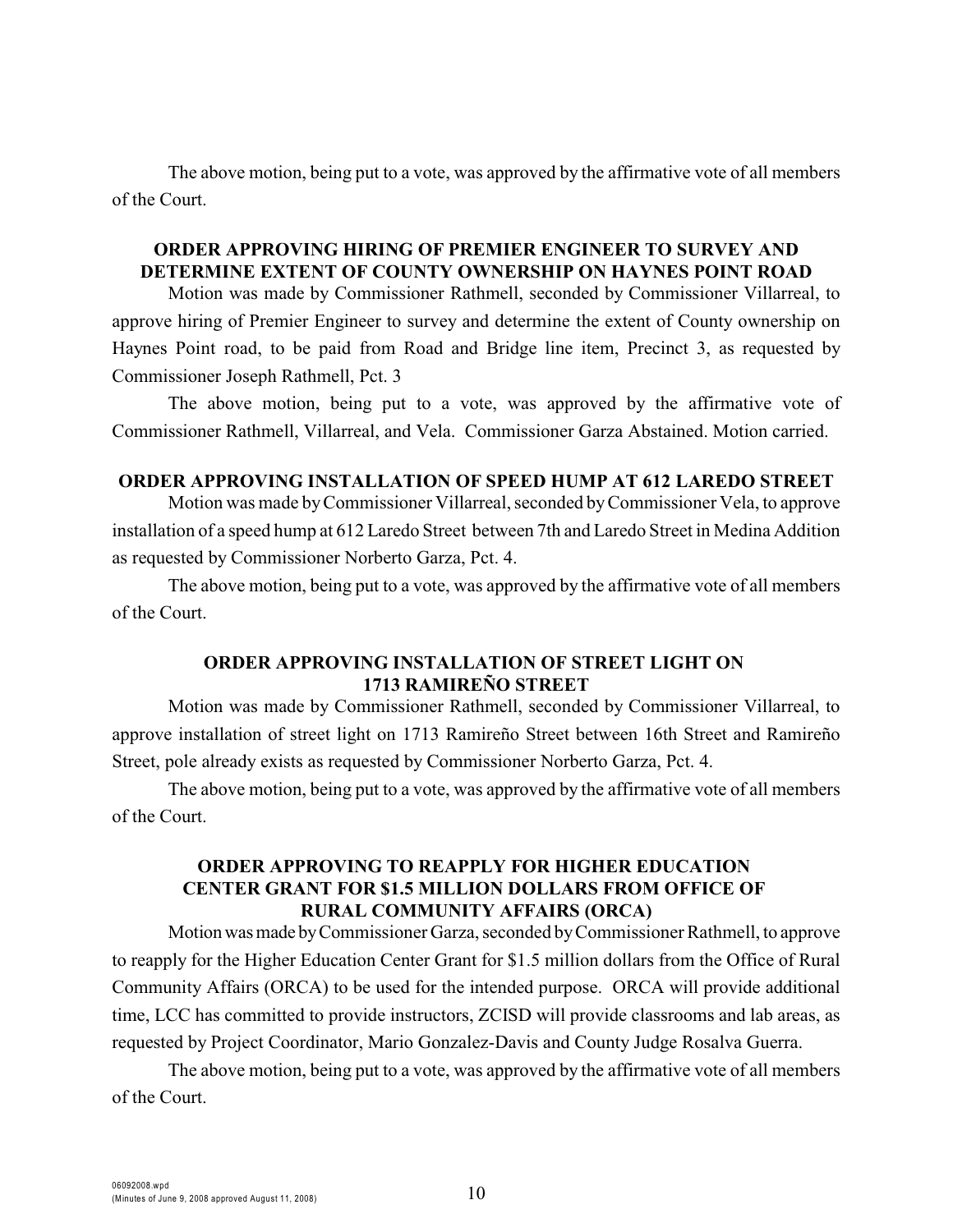# **ORDER APPROVING BOND PAVING AIRPORT ROAD TO SETUP A SPECIAL CREW WITH LEASED EQUIPMENT TO ACCOMPLISH PROJECT AND OTHER FUTURE PAVING PROJECTS**

Morion was made by Commissioner Garza, seconded by Commissioner Rathmell, to approve leasing of equipment and hire individuals who work for the County to accomplish this project and other future paving projects as requested by Projects Coordinator, Mario Gonzalez-Davis.

The above motion, being put to a vote, was approved by the affirmative vote of all members of the Court.

# **ORDER APPROVING REQUEST BY PROJECT COORDINATOR MARIO GONZALEZ-DAVIS TO RECORD ORIGINAL 0.6 ACRE BOAT RAMP**

Motion was made by Commissioner Rathmell, seconded by Commissioner Villarreal, to approve request by Project Coordinator Mario Gonzalez-Davis to record the original 0.6 acre Boat Ramp as requested by TxDot.

The above motion, being put to a vote, was approved by the affirmative vote of all members of the Court.

# **ORDER APPROVING ADDITIONAL WORK CONTRACT FOR SER CONSTRUCTION ON HOUSE CONNECTIONS ON FLEW SEWER IMPROVEMENT PROJECT ALL ADDITIONAL WORK TO BE DONE AT SAME RATE AS ORIGINAL CONTRACT**

Motion was made byCommissioner Vela, seconded by Commissioner Villarreal, to approve an additional work contract for SER Construction on house connections on FLEW Sewer Improvement Project, all additional work to be done at the same rate as the original contract. Additional work to be paid from Pct. 3 Sanitary Sewer Improvement fund, approval subject to recommendation by County Attorney as requested by Project Coordinator Mario Gonzalez-Davis.

The above motion, being put to a vote, was approved by the affirmative vote of all members of the Court.

# **ORDER AWARDING PUBLIC POWER POOL CONTRACT FOR PROCUREMENT OF ELECTRIC POWER SUPPLY FOR ZAPATA COUNTY**

Motion was made by Commissioner Vela, seconded by Commissioner Rathmell, to award Public Power Pool contract for the procurement of electric power supply for Zapata County as per presentation to Commissioners' Court on May 12, 2008 as requested by County Treasurer Romeo Salinas.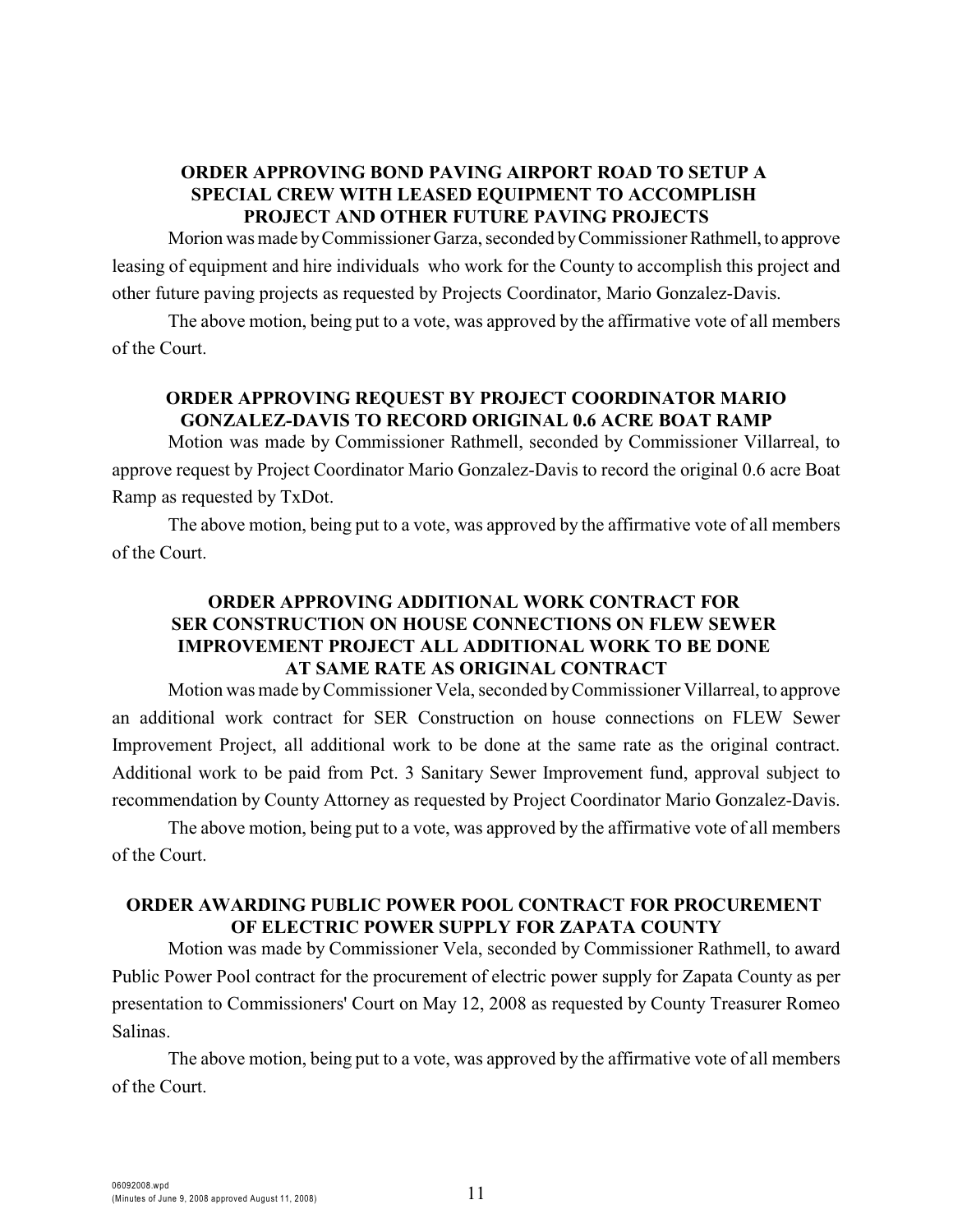#### **REPORTS/PUBLIC PARTICIPATION**

#### **REPORT BY ROMEO SALINAS, COUNTY TREASURER**

Mr. Romeo Salinas, County Treasurer, informed Commissioners' Court of General Ledger (G/L) corrections of line item approved on March 10, 2008 and May 12, 2008 as requested by County Treasurer Romeo Salinas.

## **ZAPATA COUNTY MEDICAL GROUP MONTHLY REPORT FOR MAY 2008 AS REQUESTED BY INDIGENT HEALTH CARE DIRECTOR MIKE CHAPA**

Mr. Mike Chapa, Indigent Health Care Director, submitted his written report for the Zapata County Medical Group for May 2008; Mr. Chapa was not present.

#### **REPORT ON AVAILABLE FEDERAL GRANTS BY ZARAGOZA RODRIGUEZ IV AS REQUESTED BY COUNTY JUDGE ROSALVA GUERRA**

Mr. Zaragoza Rodriguez IV, reported that he would be looking into the Henry Cuellar website for available federal grants.

# **ORDER APPROVING REQUEST OF \$23,000 FROM TOBACCO SETTLEMENT FUND TO PAY OUTSTANDING BALANCE OWED TO SOUTH TEXAS FOOD BANK FOR FOOD PURCHASES AND CONTINUE PROVIDING MONTHLY FOOD PANTRY UNTIL END OF FY 07-08**

Motion was made by Commissioner Garza, seconded by Commissioner Rathmell, to approve request of \$23,000 from the Tobacco Settlement Fund to pay outstanding balance owed to the South Texas Food Bank for food purchases and to continue providing monthly food at our food pantry until the end of FY 07-08 due to loss of federal funding as requested by County Treasurer Romeo Salinas.

The above motion, being put to a vote, was approved by the affirmative vote of all members of the Court.

## **ORDER APPROVING LINE ITEM TRANSFERS**

Motion was made byCommissioner Vela, seconded by Commissioner Villarreal, to approve the following line item transfer: From: Office Supplies 10-495-310 \$3,000.00 To: Workshops & Travel Expenses 10-495-427 \$3,000.00 to meet budget requirements as requested by Doroteo N. Garza, County Auditor.

Motion was made by Commissioner Garza, seconded by Commissioner Villarreal, to approve the following line item transfers:

| From: Executive Administrator | 10-400-103   | \$4980.00 |
|-------------------------------|--------------|-----------|
| To: Assistant Administrator   | $10-400-105$ | \$4980.00 |
| From: Executive Administrator | $10-400-103$ | \$2141.00 |
| To: Grant Writer              | 10-400-158   | \$2141.00 |
| From: Executive Administrator | $10-400-103$ | \$1171.00 |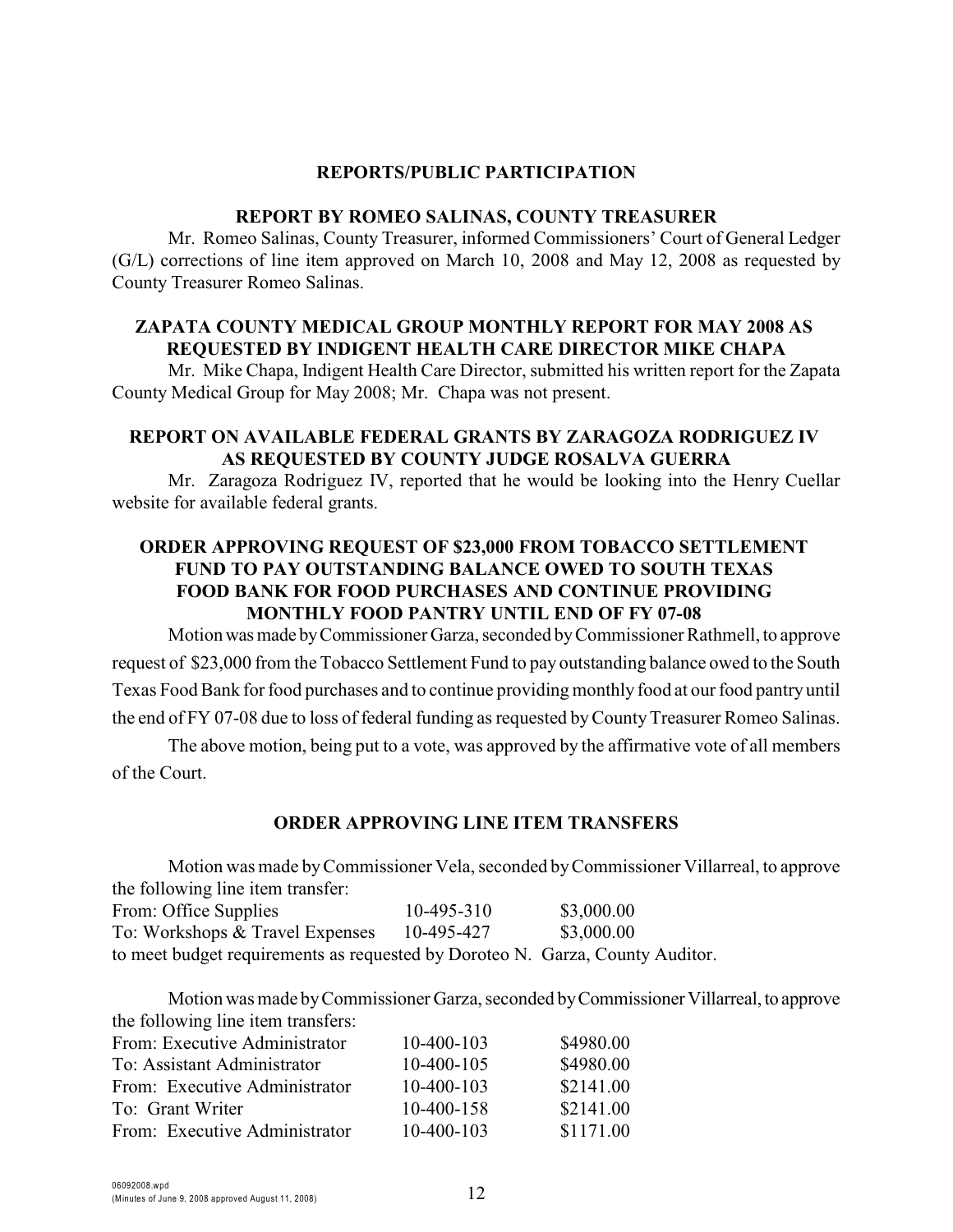To: Court Coordinator 10-400-153 \$1171.00 in accordance with Sec. 111.010 (d) of the Legal Government Code as requested by County Judge Rosalva Guerra.

Motion was made by Commissioner Villarreal, seconded by Commissioner Garza, to approve the following line item transfer: From: Office Supplies 10-665-310 \$1,500.00 To: Workshops & Travel Expenses 10-665-427 \$1,500.00 travel needed for rest of fiscal year to attend Extension related events and workshops as requested by County Extension Agent Carlos M. Ramirez.

Motion was made by Commissioner Garza, seconded by Commissioner Vela, to approve the following line item transfers: From: Repair Maintenance  $37-645-336$  \$1,200.00 To: Fuel & Lubricants 37-645-330 \$1,200.00 From: Cellular Phone 37-645-420 \$800.00 To: Fuel & Lubricants 37-645-330 \$800.00 From: Raw Food 38-648-336 \$1,000.00 To: Fuel & Lubricants 38-648-330 \$1,000.00

to meet budget requirements as requested by Nutrition Center Director Carmen R. Reyes.

Motion was made by Commissioner Garza, seconded by Commissioner Villarreal, to approve the following line item transfers:

| From: Center Equipment                                                | 38-647-589 | \$700.00 |
|-----------------------------------------------------------------------|------------|----------|
| To: Repairs & Maintenance                                             | 38-647-454 | \$700.00 |
| From: Misc. Safety Service                                            | 38-648-392 | \$350.00 |
| To: Repairs & Maintenance                                             | 38-648-454 | \$350.00 |
| From: Misc. Safety Service                                            | 38-647-392 | \$350.00 |
| To: Repairs & Maintenance                                             | 38-648-454 | \$350.00 |
| to most hudget requirements as requested by Nutrition Contar Director |            |          |

to meet budget requirements as requested by Nutrition Center Director Carmen R. Reyes

Motion was made by Commissioner Garza, seconded by Commissioner Villarreal, to approve the following line item transfers:

| $\frac{1}{2}$                                         |            |             |
|-------------------------------------------------------|------------|-------------|
| From: Royalty Fund                                    | 10-370-901 | \$10,000.00 |
| To: Pct. 1 Special Materials                          | 10-409-751 | \$10,000.00 |
| From: Royalty Fund                                    | 10-370-901 | \$8,000.00  |
| To: Pct. 2 Special Materials                          | 10-409-752 | \$8,000.00  |
| From: Royalty Fund                                    | 10-370-901 | \$10,000.00 |
| To: Pct. 3 Special Materials                          | 10-409-753 | \$10,000.00 |
| From: Royalty Fund                                    | 10-370-901 | \$8,000.00  |
| To: Pct. 4 Special Materials                          | 10-409-754 | \$8,000.00  |
| requested by Water/Sewer Director Carlos Treviño, Jr. |            |             |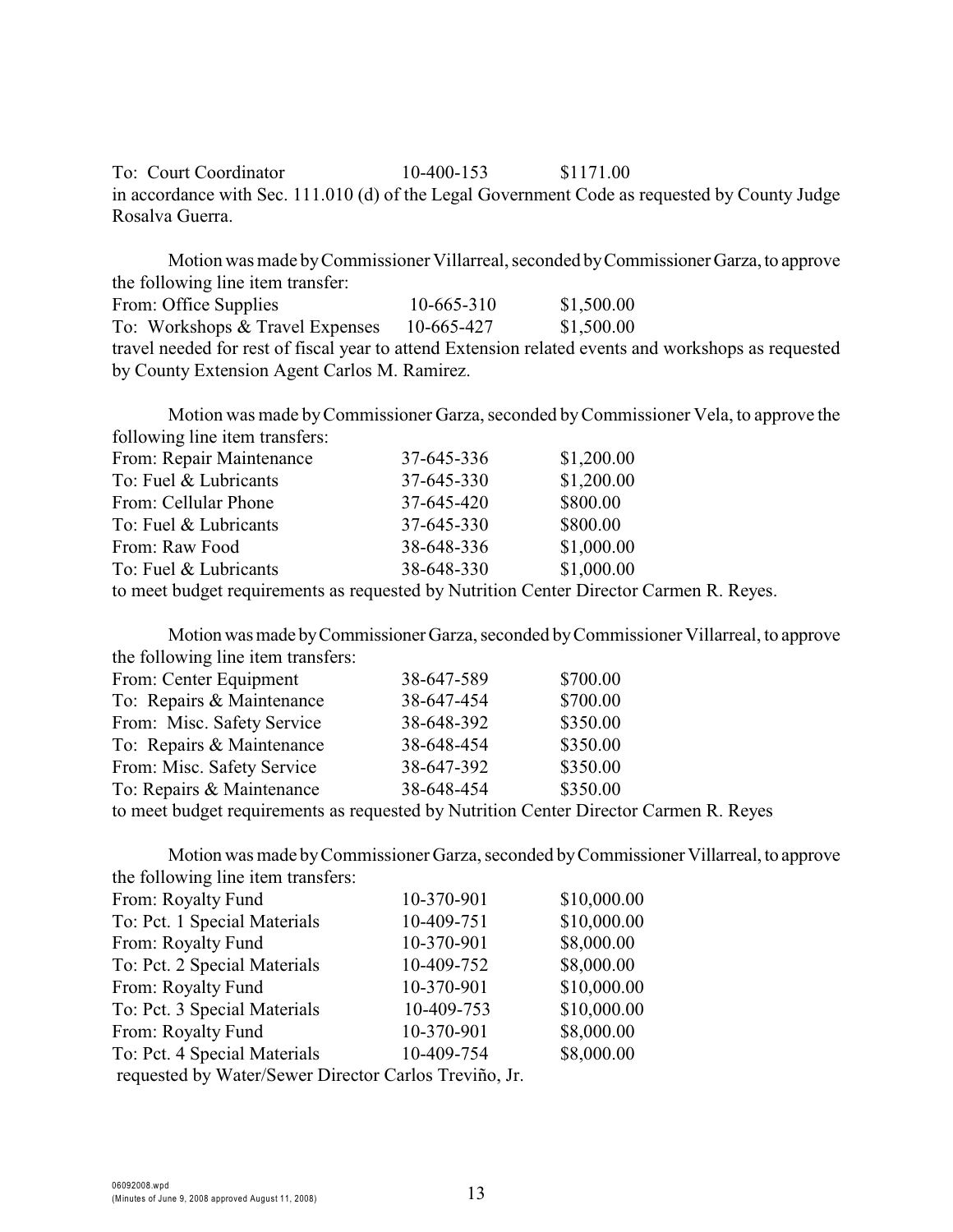Motion was made by Commissioner Vela, seconded byCommissioner Villarreal, to approve the following line item transfers:

| From: Royalty Fund            | 10-370-901              | \$10,626.36           |
|-------------------------------|-------------------------|-----------------------|
| To: Pct. 3 Special Materials  | 10-409-753              | \$10,626.36           |
| From: Royalty Fund            | 10-370-901              | \$20,421.44           |
| To: Pct. 4 Special Materials  | 10-409-754              | \$20,421.44           |
| From: Royalty Fund            | 10-370-901              | \$7,866.42            |
| To: Special Contract Services | 10-409-732              | \$7,866.42            |
| From: Royalty Fund            | 10-370-901              | \$15,421.00           |
| To: Special Contract Services | 10-409-764              | \$15,421.00           |
|                               | $\sqrt{11}$ $\sqrt{11}$ | $\mathbf{r}$ $\alpha$ |

to cover negative G/L balances as requested by Water/Sewer Director Carlos Treviño, Jr.

Motion was made byCommissioner Vela, seconded by Commissioner Villarreal, to approve the following line item transfer: From: Caliche, Pct. 4 15-621-595 \$36,906.06 To: Repairs & Maintenance 15-621-557 \$36,906.06 to meet budget requirements as requested by Commissioner Norberto Garza, Pct. 4.

Motion was made byCommissioner Vela, seconded by Commissioner Villarreal, to approve the following line item transfer:

| From: Uniforms | 10-598-205 | \$935.00 |
|----------------|------------|----------|
| To: Supplies   | 10-598-310 | \$935.00 |
|                |            |          |

to meet budget requirements as requested by Recycling Center Director Hector Lopez, Jr.

The above motion, being put to a vote, was approved by the affirmative vote of all members of the Court.

#### **ORDER TO ENTER INTO EXECUTIVE SESSION**

Motion was made by Commissioner Garza, seconded by Commissioner Vela, to enter into Executive Session at 2:35 P.M.

The above motion, being put to a vote, was approved by the affirmative vote of all members of the Court.

#### **ORDER TO RETURN TO OPEN SESSION**

Motion was made by Commissioner Garza, seconded by Commissioner Vela, to return to Open Session at 3:11 P.M.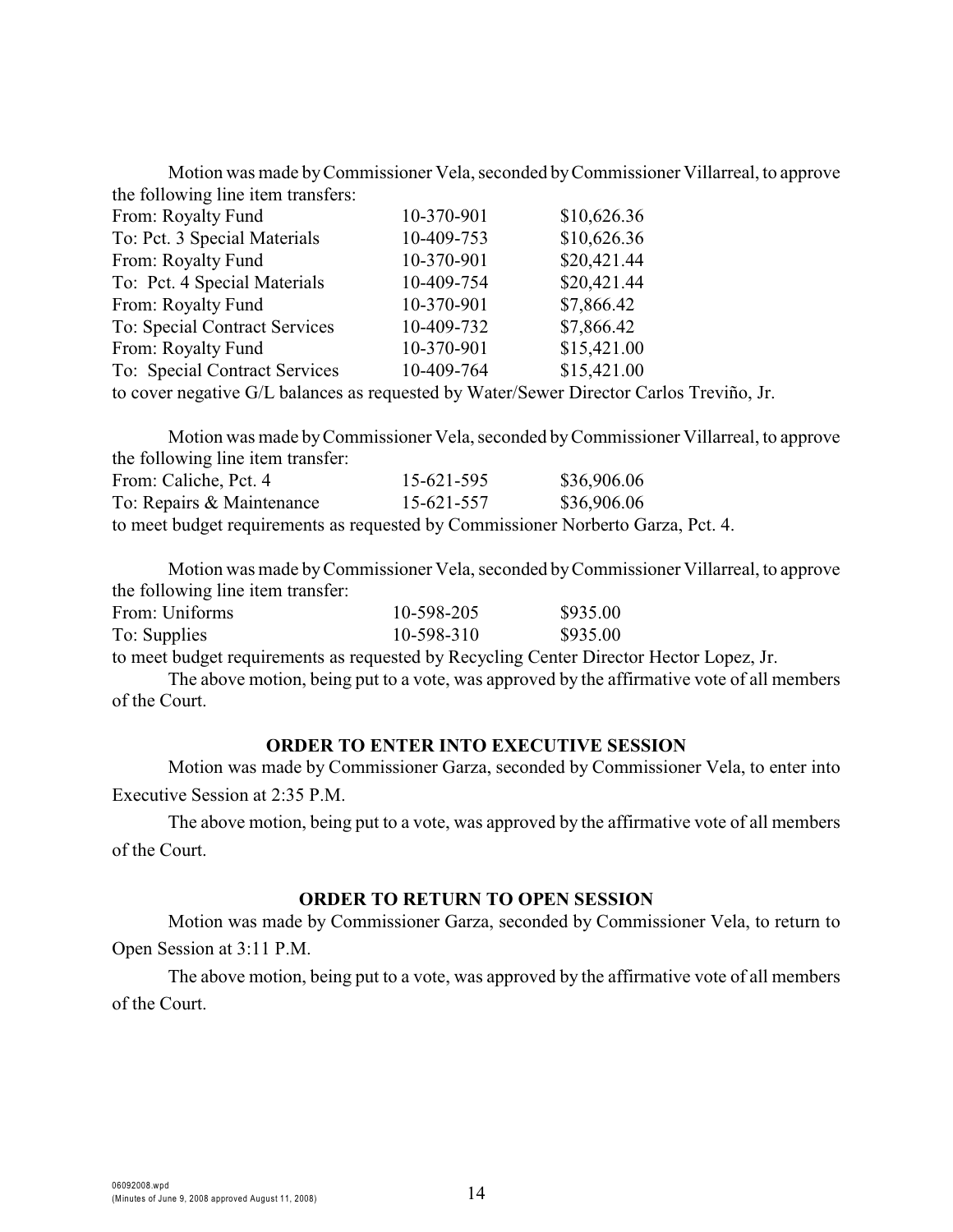## **ORDER TO DENY REQUEST BY COUNTY ATTORNEY SAID ALFONSO FIGUEROA TO AUTHORIZE ZAPATA COUNTY ATTORNEY TO TAKE LEGAL ACTION TO DECLARE SECTIONS OF JUAREZ AND GUTIERREZ STREETS IN SAN YGNACIO, TEXAS COUNTY PROPERTY**

Motion was made by Commissioner Vela, seconded by Commissioner Garza, to deny request by County Attorney Saíd Alfonso Figueroa to authorize Zapata County Attorney to take legal action to declare sections of Juarez and Gutierrez Streets in San Ygnacio, Texas county property. By the county taking the action they took today, they are in no way waiving any right to the property in question.

The above motion, being put to a vote, was approved by the affirmative vote of all members of the Court.

# **NO ACTION WAS TAKEN BY COMMISSIONERS' COURT ON REQUEST BY COMMISSIONER JOSE EMILIO VELA, PCT. 1, TO TAKE PROPER LEGAL ACTION ON CRIMINAL INVESTIGATION BY ZAPATA COUNTY ATTORNEY RELATING TO THEFT OF COUNTY FUEL**

# **ORDER APPROVING PERSONNEL REORGANIZATION IN COUNTY DEPARTMENT**

Motion was made by Commissioner Garza, seconded by Commissioner Villarreal, to reorganize personnel in County department as requested by County Judge Rosalva Guerra.

The above motion, being put to a vote, was approved by the affirmative vote of Commissioner Garza and Villarreal and Judge Guerra.

Commissioner Rathmell and Vela voted AGAINST. Motion carried.

#### **ADJOURN**

Motion to adjourn was made by Commissioner Garza, seconded by Commissioner Villarreal, and being put to a vote, was approved by the affirmative vote of all members of the Court.